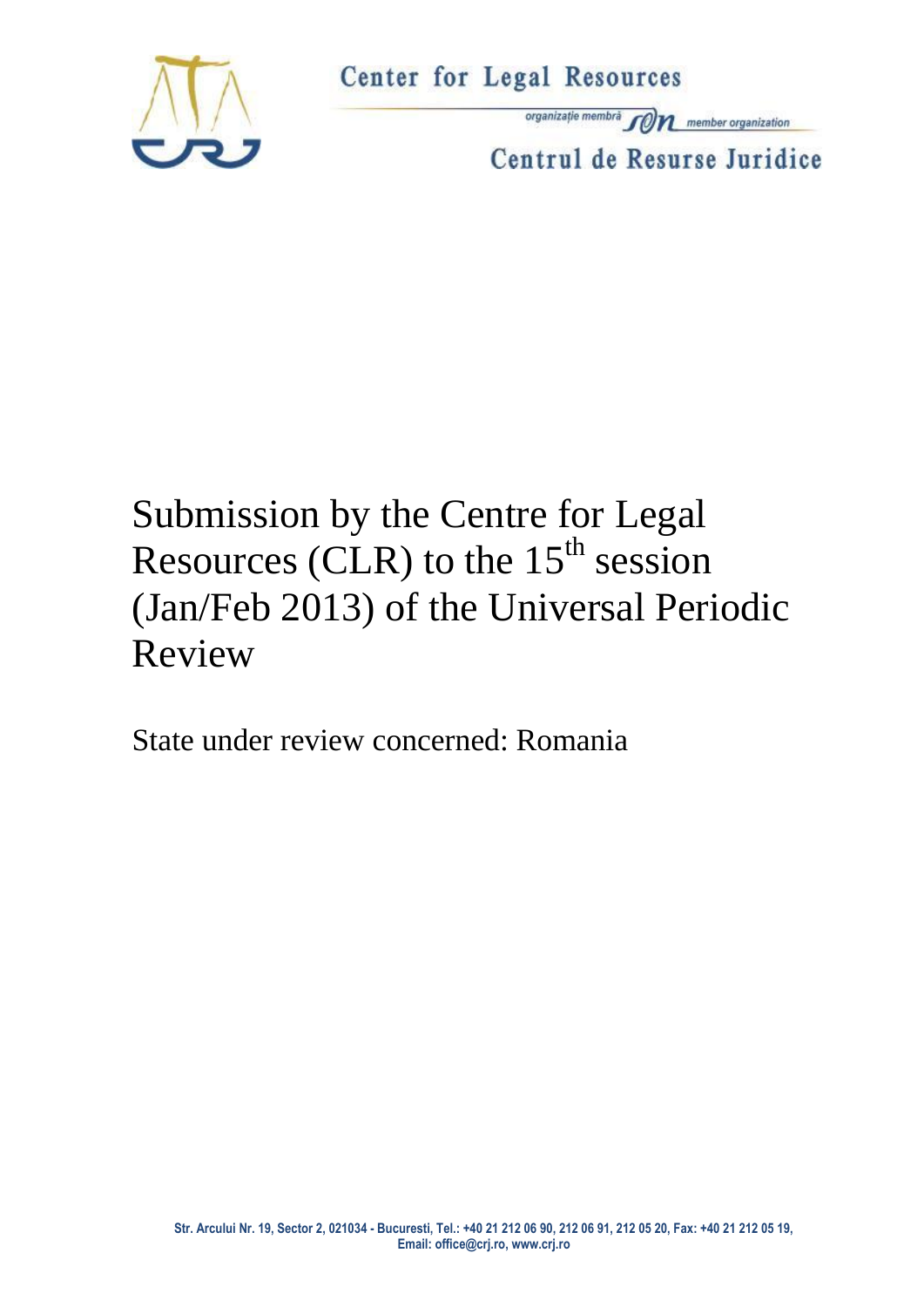The Centre for Legal Resources is a non-governmental, non-profit organization established in 1998 which actively advocates for the establishment and operation of a legal and institutional framework that safeguards the observance of human rights and equal opportunities, free access to fair justice and which contributes to the capitalization of its legal expertise for the general public interest.

**The present submission refers to the implementation of the main anti-discrimination law on its sanctioning component and to the general acceptance of discrimination within the Romanian society with a particular focus on high-level discriminatory speech. The submission is based on the working experience of the Centre for Legal Resources and the monitoring it has conducted.<sup>1</sup>**

# **1. Perceptions of vulnerable groups in Romania**

1. According to various polls commissioned by the Romanian equality body the groups most vulnerable to discrimination in Romania are persons with a mental disability, HIV/AIDS affected persons, Roma ethnics and LGBT persons. According to a 2012 poll<sup>2</sup>, 46% of respondents would feel little and very little comfortable around a Roma person, 46% consider the Roma to be lazy, 45% see them as aggressive and 35% as dishonest. 73% of respondents would feel bothered and very bothered to find out that a member of their family is gay, and 53% to see two men holding hands on the street, 56% would feel little and very little comfortable around an HIV/AIDS infected person. According to a 2009 poll,  $346.9\%$  of respondents would not agree to have a working colleague with a mental disability and 19.7% would not agree to have a person with a physical disability as working colleague.

# **2. Effective remedies for discrimination**

2. Someone who considers himself/herself discriminated against has two legal avenues according to the main law in the matter, Government Ordinance 137/2000 on the prevention and sanctioning of all forms of discrimination republished: the equality body (National Council for Combating Discrimination-NCCD), and the court of law. If the equality body finds discrimination, it can administer an administrative fine of up to approximately 890 EUR if the victim is a person and of up to 1,775 EUR if the victim is a group of people or a community.<sup>4</sup> The sums go to the state budget. The NCCD decisions can be contested in a court of law. If the person chooses the court of law directly (in can choose both avenues in parallel), a court can award damages and reestablish the situation before discrimination occurred or can annul the situation created through discrimination.<sup>5</sup> The term for introducing an action before the NCCD is one year, and three years before the court.<sup>6</sup> When a discrimination complaint is introduced, the court must call on the NCCD to appear in the case.<sup>7</sup>

3. Absent relevant court statistics, the NCCD is the only source of information, though also a very limited source. In 2010, the NCCD appeared in 1196 cases. Courts admitted 45% of the cases and rejected 55%. 61% regarded financial rights and 39% labour conflicts, annulment of

<sup>&</sup>lt;u>.</u>  $1$  The translations from Romanian materials indicated as reference are ours.

<sup>2</sup> TSN CSOP, *Research report. Perceptions and attitudes with regards to discrimination in Romania.* Beneficiary: National Council for Combating Discrimination, available at:

[http://www.cncd.org.ro/files/file/Raport%20de%20cercetare%20CNCD\\_Discriminare.pdf](http://www.cncd.org.ro/files/file/Raport%20de%20cercetare%20CNCD_Discriminare.pdf) (accessed at: 09.07.2012) 3 INSOMAR, *The discrimination phenomenon in Romania: perceptions and attitudes,* 2009, research conducted at the request of the national Council for Combating Discrimination, available at:

<http://www.cncd.org.ro/files/file/Fenomenul%20discriminarii%202009.pdf> (accessed at 09.07.2012)

<sup>4</sup> Art. 26 of Government Ordinance 137/2000

<sup>&</sup>lt;sup>5</sup> Art 27 of Government Ordinance 137/2000

<sup>6</sup> Art 20 and 27 of Government Ordinance 137/2000

<sup>7</sup> Art 27 of Government Ordinance 137/2000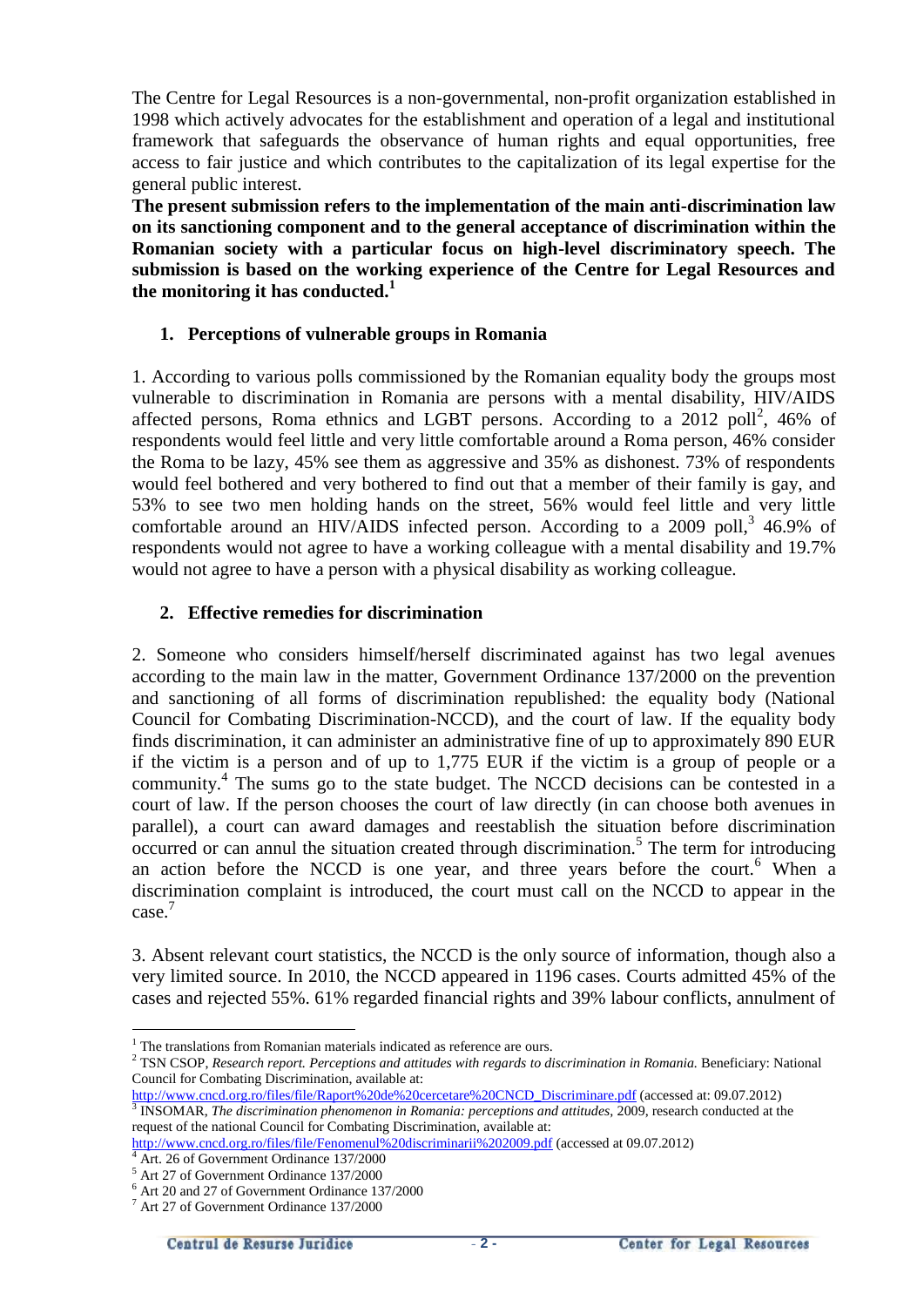administrative fines, termination of contracts, refusal to solve requests, etc....<sup>8</sup> No further information is available but the activation of the anti-discrimination legislation before courts of law seems to be in the big majority confined to the labour field and in relation to salary rights.

4. There is no further data as to damages awarded by courts, but the number of cases reaching the media where courts awarded what can be called dissuasive sanctions for discrimination does not surpass a handful.

5. Regarding the NCCD, the anti-discrimination legislation clearly states that, when discrimination is found, the sanction is an administrative fine. No further provisions are mentioned. Yet, the NCCD also gives written warnings and/or recommendations when it finds discrimination, without any fine.

6. In the case of the warning, the NCCD usually applies Government Ordinance 2/2001 on the legal status of contraventions $9$  which states that the administrative fine is prescribed 6 months after the deed (article 13)<sup>10</sup> or makes use of the provision of Art. 7 (3) of GO 2/2001 stating that the warning can also be applied in the case where the legal act establishing and sanctioning the contravention does not provide for this sanction.<sup>11</sup>

7. With regards to the ground of race/ethnicity/nationality, in the period 2003-2010, the NCCD received approximately 823 complaints, and found discrimination in approximately 129 cases. It administered 61 warnings, 29 fines, 27 recommendations, in 5 cases it just found discrimination but did nothing further, in 4 cases it applied both a warning and a recommendation, in 2 cases a fine and a warning and in 1 case a fine and a recommendation.<sup>12</sup>

8. In its 2009 Annual Report, the NCCD explained that: "The Committee [NCCD Steering Committee] issued recommendations to the party accused in 61% of the cases, decided on sanctioning with a warning in 37% of the cases and decided on the sanctioning with a fine in 15% of the cases. (…) The majority of recommendations formulated by the Committee in the cases where discrimination was found were addressed to authorities or public institutions (17), to firms and private companies respectively (9). Although in a smaller percentage, the sanctions with a warning were decided for both public institutions (9) and firms or private companies (7). The administrative sanctioning with a fine was decided in particular against individuals."<sup>13</sup>

9. We consider that giving warnings and recommendations instead of fines (especially to authorities and public institutions or legal persons) does not provide for an effective remedy. Furthermore, if the term for filing a petition with the NCCD is one year, removing the possibility of sanctioning after six months, especially since this limitation is done on the basis of provisions which can be found in general legislation and not in the special antidiscrimination law, and in addition the regular complainant thus also not being aware of the

[http://www.cncd.org.ro/files/file/Raport%20D43\\_2000\\_CNCD\\_final.pdf](http://www.cncd.org.ro/files/file/Raport%20D43_2000_CNCD_final.pdf) (09.07.2012)

1

<sup>&</sup>lt;sup>8</sup> NCCD Annual Report 2010, p. 32-33, available at: [http://www.cncd.org.ro/files/file/RAPORT%202010\\_web1.pdf](http://www.cncd.org.ro/files/file/RAPORT%202010_web1.pdf) (accessed at:  $09.07.2012$ )

In the report on the implementation of the framework directive EC/78/2000, the NCCD stated that: "In some cases, due to the fact that the term of prescription or other objective causes, no administrative fines were administered"

 $10$  See for example descriptions of cases in NCCD report on the implementation of Directive EC/78/2000 in Romania, where some of the case descriptions mention the fact that, since the deed occurred 6 months have passed, the sanctioning term was prescribed. Yet, not all cases described where a warning was given have this mention.

<sup>&</sup>lt;sup>11</sup> For example, in Decision 368/2007, the NCCD specifically mentioned Art. 7 (3) Government Ordinance 2/2001 for giving a warning.

 $12$  NCCD Report on the implementation of the race directive in Romania, 2003-2010, p. 32, available at:

 $13$  NCCD Annual Report 2009, pp. 22-23. In some of the cases the recommendation probably accompanied a fine or a warning.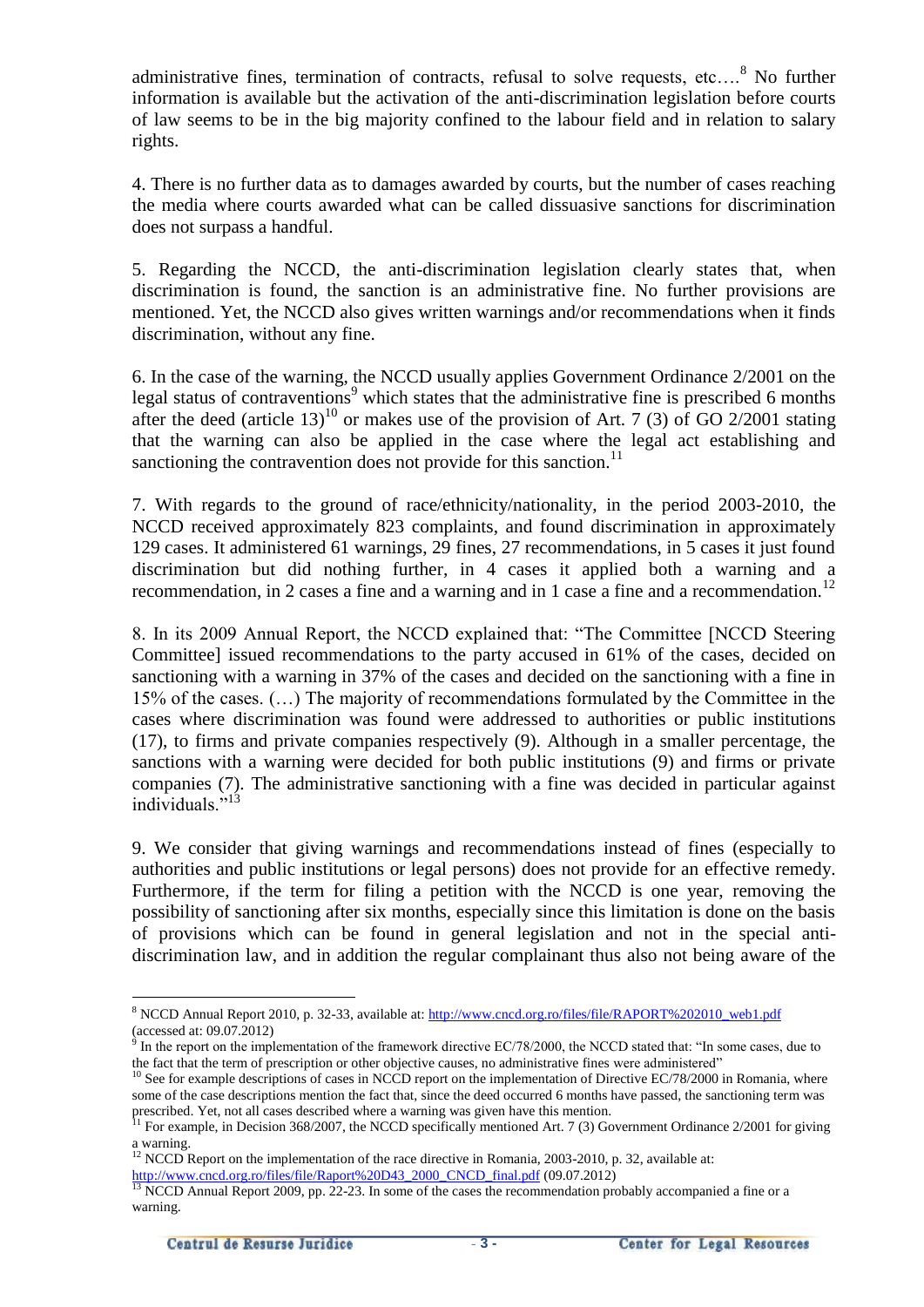real term for sanctions, also infringes on the right to an effective remedy. Despite Art. 7.3. of GO 2/2001, the legal principle of the special law taking precedence over the general law should apply in the case of sanctions.

10. In the case of recommendations where discrimination was found, there is no dissuasive element, quite to the contrary, one can argue that recommendations create an atmosphere of impunity for discrimination.

11. Although the NCCD has the possibility to initiate *ex officio* investigations, these are very small in numbers. In 2009, the NCCD received 529 complaints, administered 673 decisions (also on files from 2008) found discrimination in 49 and had 15  $ex$  *officio* investigations.<sup>14</sup>

12. Several decisions of the Romanian Constitutional Court regarded the status of the NCCD as part of the Romanian system. One of them looked in particular at Art. 20 (3) of GO 137/2000 in relation to the effects of a decision of the NCCD:

"Through the request introduced according to para. (1), the person who considers herself discriminated against has the right to ask for the removal of the consequences of discrimination and the reestablishment of the situation previous to discrimination."

13. The Constitutional Court ruled that:

"the provisions of art 20, para. 3 of Government Ordinance 137/2000 are unconstitutional to the extent that they are interpreted in the sense that they give the National Council for Combating Discrimination the competence to, within its jurisdictional activity, annul or refuse the implementation of normative acts with the power of law, considering them as discriminatory, and to replace them with norms created through judicial means or with provisions included in other legal acts."<sup>15</sup>

14. Since this Decision, the NCCD has interpreted that it can no longer issue decisions on discrimination stemming from normative acts or provisions and dismissed petitions falling in this category. Nonetheless, the NCCD also has another role established through GO 137/2000, under Art. 18 (1): "The Council is responsible for the implementation and control of the respect of the provisions of the present law in its field of activity, as well as in what regards the harmonization of provisions included in other legal or administrative acts which run counter to the principle of non-discrimination."

# **15. Recommendations:**

- **Increase the fines for discrimination provided for in G.O. 137/2000;**
- **The NCCD refrain from only issuing recommendations where it finds discrimination;**
- **Amend the Government Ordinance 2/2001 on the legal status of contraventions to add an exception in Art. 7 (3) with regards to the field of discrimination;**
- **Clarify the role of the NCCD with regards to legal norms by introducing an obligatory opinion of the NCCD on all draft laws affecting vulnerable groups, and by introducing into G.O. 137/2000 a provision clearly stating that the NCCD must issue a point of view (not a decision) in cases where the petitions received concern legal norms.<sup>16</sup>**

<u>.</u>

<sup>&</sup>lt;sup>14</sup> NCCD Annual Report 2009, pp. 19-27.

<sup>15</sup> Romanian Constitutional Court Decision 997/2008

<sup>&</sup>lt;sup>16</sup> So as to avoid simply dismissing cases on grounds of not being allowed to issue decisions on such petitions.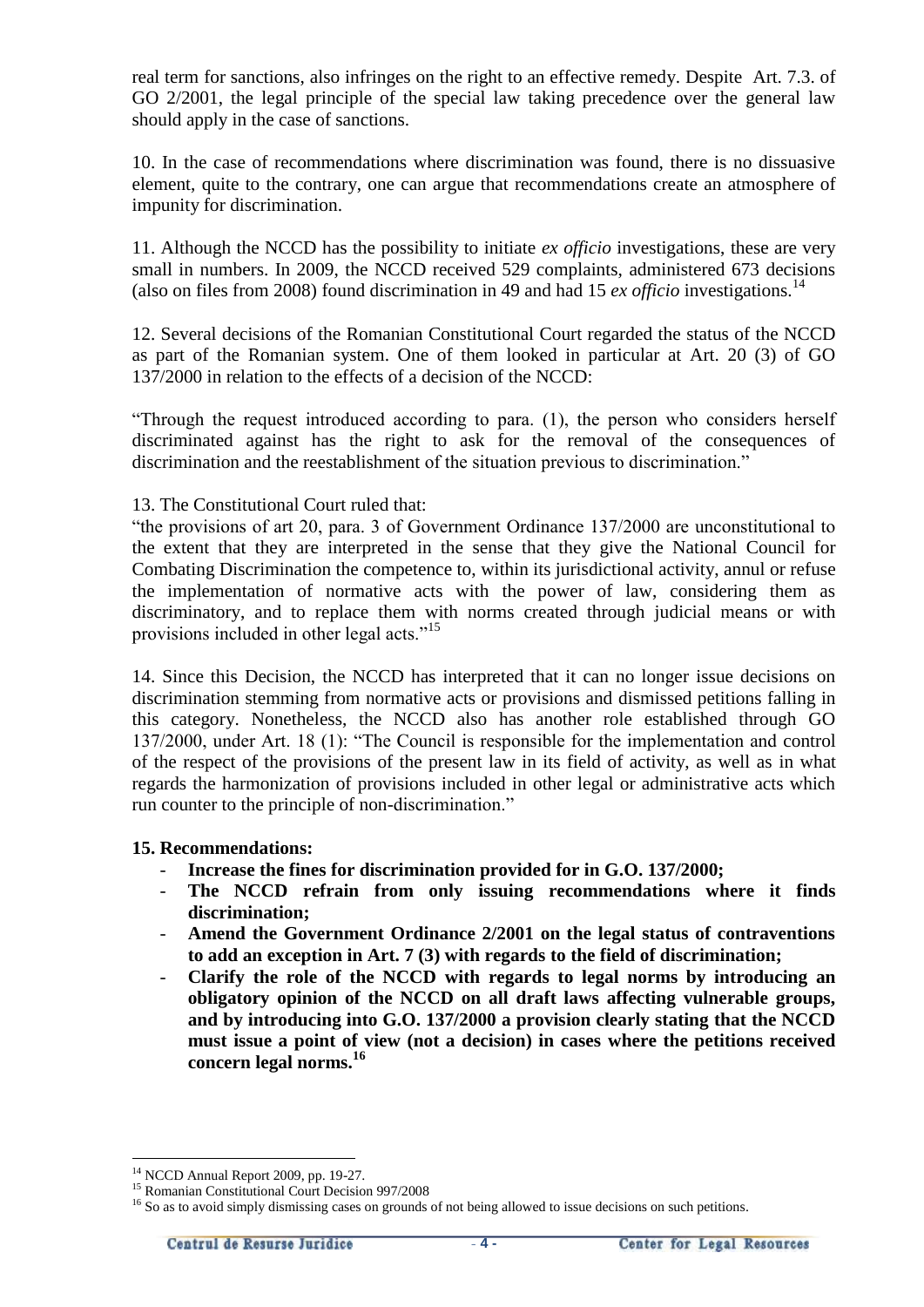# **2. High-level discriminatory speech and the sate of impunity**

16. The past years have seen a large number of high-level discriminatory statements, especially in what regards the Roma minority. The authors of such statements come from all parties.

17. Relevant examples since 2008 include:

18. In February 2010, the Minister of Foreign Affairs, Teodor Baconschi, speaking about Romanian citizens in France declared: "We have some physiological, natural problems of criminality amongst some Romanian communities, especially among the communities of Roma ethnic Romanian citizens".<sup>17</sup>

19. In February 2010, at a conference for the launch of an evaluation of the Romanian Roma Strategy, President Basescu declared with regards to the Roma: "Equally, I know how much reluctance there is in very many Roma families to send their children to school. And I'm not saying this out of stories, but from my own experience, and here, in the room, there are people who can confirm this (…) Let us be honest: we have a big image problem. Go to Paris, go to Oslo, go to Rome, go to Milan, the Roma minority is present at every corner, in front of every museum, and not to enter the museum. So, we either admit a double responsibility, of the state and of the minority, for a positive evolution of the minority, I assure you that all governmental and European projects are doomed to failure (…) I can tell you that another big problem is becoming evident, more serious. Due to the positive birth rate which exists in the Roma community, the problem of housing is getting more serious. More and more live at the outskirts of cities, in improvised shelters and illegal on top of it. We will not be able to continue endlessly with the idea that the state will have to, in the end, build houses for this category. (…) The big problem is in the lack of engagement of the whole community in progressing and in their lack of conviction that school is the key to future prosperity"<sup>18</sup>

20. In November 2010, President Basescu declared, in an official visit to Slovenia: "I must tell you something essential – very many important politicians are making a confusion when it comes to the Roma. We cannot speak of all the Roma. (…) What we have not managed is connected to the integration of nomadic Roma (…) We have another problem which must be said and which makes the integration of nomadic Roma difficult – very few of them want to work. Many of them, traditionally, live off what they steal."<sup>19</sup>

21. In May 2012, the Romanian Minister of Foreign Affairs, Andrei Marga, declared during a TV talk show, when asked how he is going to solve the issue of the "scandal with the beggars in London": "We have this problem. (…) In London there was a pretty embarrassing situation. There were recorded, at least by the British press, many Roma buying vodka, enjoying themselves and sitting on the clean streets of London for the passersby to see them." The Minister continued explaining that social workers and police officers have been sent to support London authorities in order to keep the problem under control, adding: "It is

```
http://www.presidency.ro/?_RID=det&tb=date&id=11883&_PRID=ag (Date of access: 09.07.2012)
```
1

<sup>17</sup> Mediafax.ro, *Baconschi: Cuvântul "fiziologică" sublinia că rata infracţionalităţii e similară altor comunităţi [Baconschi: The word physiological was underlining the fact that the criminality rate is similar to other communities],* 23.02.2010, available at: [http://www.mediafax.ro/social/baconschi-cuvantul-fiziologica-sublinia-ca-rata-infractionalitatii-e-similara-altor](http://www.mediafax.ro/social/baconschi-cuvantul-fiziologica-sublinia-ca-rata-infractionalitatii-e-similara-altor-comunitati-5600317)[comunitati-5600317](http://www.mediafax.ro/social/baconschi-cuvantul-fiziologica-sublinia-ca-rata-infractionalitatii-e-similara-altor-comunitati-5600317) (Date of access: 09.07.2012)

<sup>18</sup> Presidency.ro, Transcript of the *Discursul preşedintelui României, Traian Băsescu, la conferinţa de lansare a Raportului asupra Strategiei Naţionale de îmbunătăţire a situaţiei romilor: "Vocea comunităţilor" [Speech of the Romanian President, Traian Basescu, at the launching conference of the report on the National Strategy for the improvement of the situation of the Roma: "Voice of the community"],* 22.02.2010, available at:

<sup>19</sup> Mediafax.ro, *Băsescu: Mulţi dintre romii nomazi, "în mod tradiţional trăiesc din ce fură" [Basescu: many of the nomadic Roma live off what they steal],* 03.11.2010, available at[: http://www.mediafax.ro/social/basescu-multi-dintre-romii-nomazi](http://www.mediafax.ro/social/basescu-multi-dintre-romii-nomazi-in-mod-traditional-traiesc-din-ce-fura-7689349/)[in-mod-traditional-traiesc-din-ce-fura-7689349/](http://www.mediafax.ro/social/basescu-multi-dintre-romii-nomazi-in-mod-traditional-traiesc-din-ce-fura-7689349/) (Date of access: 09.07.2012)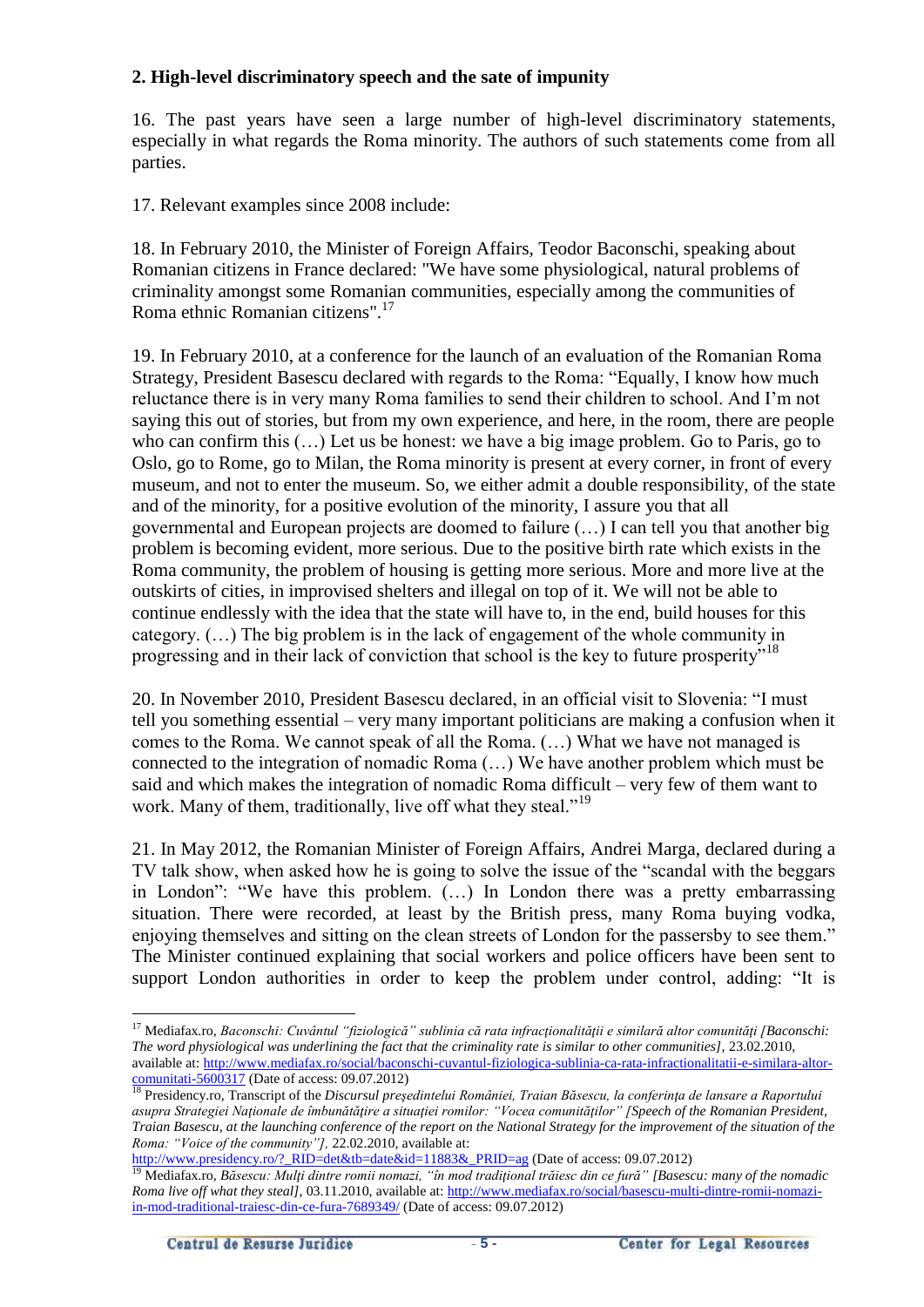understood that the London Olympics is now attracting, and many people, not only from Romania, from this level of the society, is heading towards London. Let us hope that we will be able to keep under control. Certainly, our concern is, if you like, very intense in this direction. Why? An accident, an incident in this area would endanger our effort, more persistent than ever, to close the Schengen file, to get access to other facilities, such as the American visas, etc., etc." $^{20}$ 

22. Some of these statements have been brought before the NCCD, others have not. When the statements are made, they only determine some NGO protests and an NCCD sanction at most. No resignation ever followed, and the political class does not condemn such statements. It was a first and a surprise when, in the recent actions of impeachment of President Băsescu, the authors of the document also mentioned among the reasons invoked: "repeated insults addressed to the Roma community",<sup>21</sup> followed by the President expressing his regrets for the statements made and agreeing that such statements should never be made by any political figure, let alone the head of state.<sup>22</sup>

23. Despite this notable exception, such statements are generally not condemned in Romania, but they have become almost commonplace. This situation in fact legitimizes local level actions as well as the discriminatory attitudes of the general population.

24. In the summer of 2011, local authorities of Baia Mare, a city in North West Romania, built a wall separating a series of blocks of flats inhabited mostly by Roma.<sup>23</sup> The decision adopted by the municipal council to build the wall was strongly criticized by human rights groups such as Amnesty International and Romanian NGOs.<sup>24</sup>

25. According to media and NGOs accounts, on June  $1<sup>st</sup>$  2012, the local authorities from Baia Mare have relocated a Roma community to a building belonging to the former Cuprom factory, a building where recipients with toxic substances from the former factory had been left behind. A certain number of the persons relocated, primarily children, had to be taken to the emergency room, presenting health problems.<sup>25</sup> The case determined the reaction of the US Embassy to Bucharest<sup>26</sup> and of the Council of Europe Commissioner for Human Rights<sup>27</sup>.

<sup>1</sup>  $^{20}$  The recording of the show Realitatea la Raport (Reality under review), moderated by Andreea Cretulescu and Adrian Cioroianu, from 17.05.2012, is available at[: http://www.realitatea.net/realitatealaraport.html#emisiune17Mai2012-2130](http://www.realitatea.net/realitatealaraport.html#emisiune17Mai2012-2130) (accessed at: 29.05.2012). See also: Center for Legal Resources and Romani CRISS Press statement: *The Center for Legal Resources and Romani CRISS condemn the racist statements of MoFA Andrei Marga,* 21.05.2012, available at: [http://www.crj.ro/EN/News/The-Center-for-Legal-Resources-and-Romani-CRISS-condemn-the-racist-statements-of-MoFA-](http://www.crj.ro/EN/News/The-Center-for-Legal-Resources-and-Romani-CRISS-condemn-the-racist-statements-of-MoFA-Andrei-Marga/)[Andrei-Marga/](http://www.crj.ro/EN/News/The-Center-for-Legal-Resources-and-Romani-CRISS-condemn-the-racist-statements-of-MoFA-Andrei-Marga/) (accessed at: 09.07.2012)

<sup>&</sup>lt;sup>21</sup> Request addressed to the presidents of the two Parliament Chambers on the impeachment of Romania's President, Traian Băsescu, available at:<http://www.politicaromaneasca.ro/files/image/grafica/suspendare200357223000.pdf> (09.07.2012) <sup>22</sup> Realitatea.net, *Regretul preşedintelui Traian Băsescu exprimat în parlament [The regret of President B[sescu expressed in* 

*Parliament],* 06.07.2012, available at[: http://www.realitatea.net/regretul-presedintelui-traian-basescu-exprimat-in](http://www.realitatea.net/regretul-presedintelui-traian-basescu-exprimat-in-parlament_961635.html)[parlament\\_961635.html](http://www.realitatea.net/regretul-presedintelui-traian-basescu-exprimat-in-parlament_961635.html) (accessed at: 09.07.2012)

 $^{23}$  International Media reporting on the topic : Deutsche Welle News Story at: [http://www.youtube.com/watch?v=G8qxew\\_W56s](http://www.youtube.com/watch?v=G8qxew_W56s) (uploaded on 13.10.2011) and AFP News Story at:

<http://www.youtube.com/watch?v=COs7f4VPGt0> (published on 01.08.2011) accessed at 09.07.2012.

<sup>24</sup> Romani CRISS, Amnesty International and Sanse Egale Association Open Letter *Stop Baia Mare's Municipality's actions to Roma ghettoisation*, 29.06.2011, available at [: http://www.romanicriss.org/Open%20letter\\_wall\\_Baia\\_Mare.pdf](http://www.romanicriss.org/Open%20letter_wall_Baia_Mare.pdf) (accessed at: 09.07.2012 )

<sup>&</sup>lt;sup>25</sup> Andrei Trif, Intoxicație în masă printre locatarii blocului social amenajat la Cuprom Baia Mare (Mass intoxication among the inhabitants of the social block of flats arranged at Cuprom Baia Mare), in eMaramureş, 02.06.2012, available at: [http://www.emaramures.ro/Stiri/67195/ULTIMA-ORA-Intoxicatie-in-masa-printre-locatarii-blocului-social-Cuprom-Baia-](http://www.emaramures.ro/Stiri/67195/ULTIMA-ORA-Intoxicatie-in-masa-printre-locatarii-blocului-social-Cuprom-Baia-Mare)

[Mare](http://www.emaramures.ro/Stiri/67195/ULTIMA-ORA-Intoxicatie-in-masa-printre-locatarii-blocului-social-Cuprom-Baia-Mare) (accessed at: 09.07.2012) and Bogdan Eduard, Exclusiv EVZ: Auschwitz-ul de la Baia Mare. 2000 de romi mutați în Uzina Morții de primarul Cherecheş "Chimicul" (Exclusive EVZ: the Auschwitz from Baia Mare. 2,000 Roma moved from the Death Plant by mayor Chereches, the "Chemical"), in Evenimentul Zilei, 04.06.2012, available at: [http://www.evz.ro/detalii/stiri/exclusiv-evz-auschwitz-ul-de-la-baia-mare-2000-de-romi-mutati-in-uzina-mortii-de-primar-](http://www.evz.ro/detalii/stiri/exclusiv-evz-auschwitz-ul-de-la-baia-mare-2000-de-romi-mutati-in-uzina-mortii-de-primar-984719/pagina-comentarii/toate-comentariile.html#comentarii)[984719.html](http://www.evz.ro/detalii/stiri/exclusiv-evz-auschwitz-ul-de-la-baia-mare-2000-de-romi-mutati-in-uzina-mortii-de-primar-984719/pagina-comentarii/toate-comentariile.html#comentarii) (accessed at: 09.07.2012)

<sup>26</sup> US Embassy to Bucharest, *US Embassy Statement on the Roma Housing Situation in Baia Mare*, 06.06.2012, available at: <http://romania.usembassy.gov/policy/media/pr-06062012.html> (accessed at: 09.07.2012)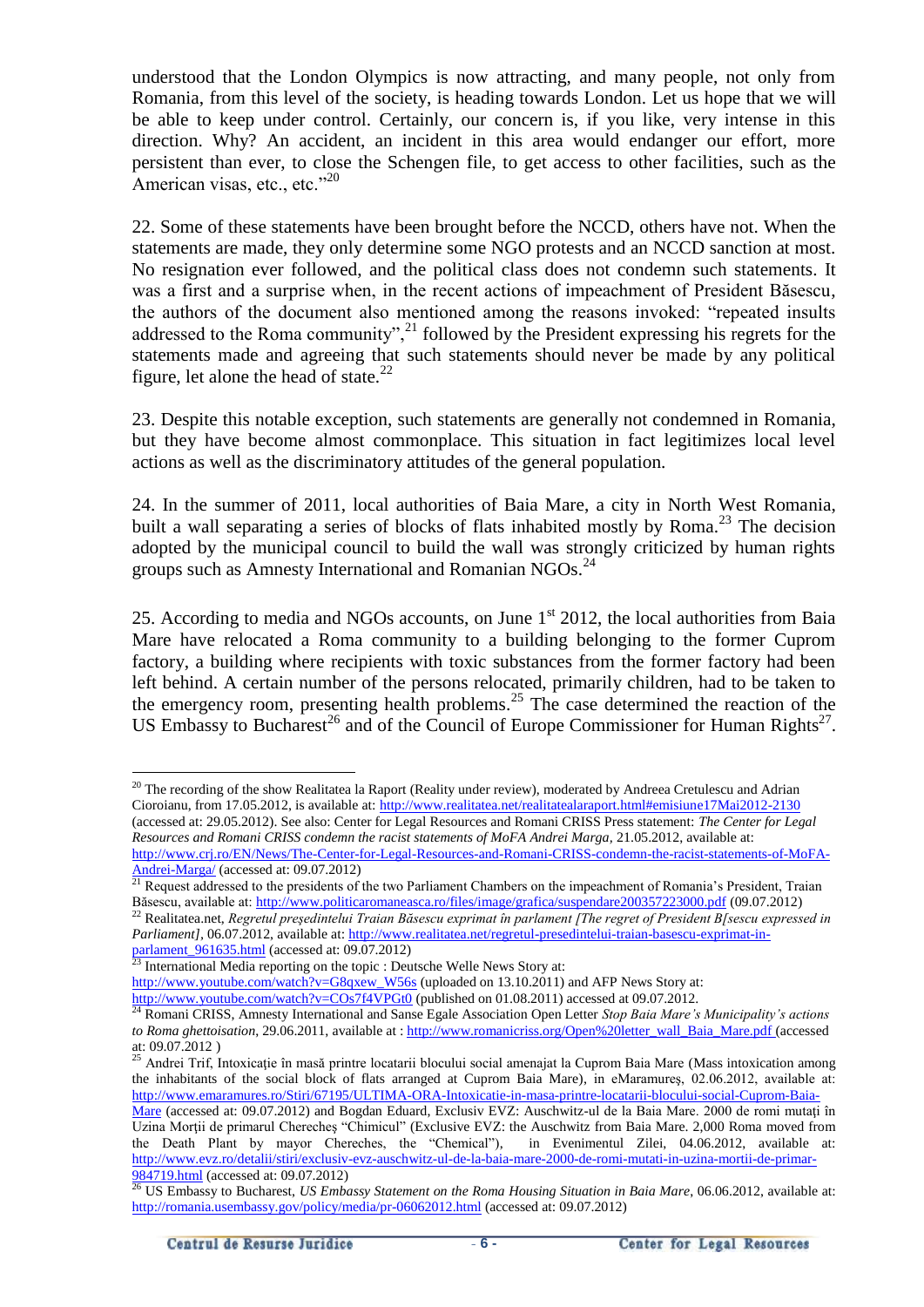In the June  $10<sup>th</sup>$  2012 local elections, incumbent mayor Chereches of Baia Mare, who spearheaded the actions regarding the Roma, won the elections with an 86% score, apparently the highest score in Romania.<sup>28</sup>

26. The housing situation of the Roma is known to be poorer than that of the majority community, as a result of the effects of continued structural discrimination and the general lack of a history of property ownership combined with poverty. Yet, as already documented,  $^{29}$ the past years have seen a trend in local authorities relocating certain poor Roma communities from state owned property to the outskirts of cities, in segregated areas, lacking access to services and utilities, next to the city waste collection site or to other environmentally hazardous places. Despite such actions of authorities being a very serious abuse against their own citizens, a state of impunity seems to persist, <sup>30</sup> since such communities remain in these places for years, in a state close to destitution, while the relocation trend continues.<sup>31</sup>

#### **27. Recommendations:**

- **The NCCD start more ex officio investigations, in particular on public cases, in order to fulfil its preventive role and send a dissuasive message;**
- **Romanian Political parties adopt the ECRI Charter of European Political Parties for a Non-Racist Society;**
- **End the state of impunity of local authorities who implement discriminatory actions.**

#### **Conclusion:**

1

28. In general, from the point of view of effective implementation of non-discrimination, there are too few mechanisms, aside from the equality body, for sanctioning discrimination and equality promotion within different fields, meaning that mainstreaming is largely missing from the legal, policy and administrative systems. A clause on the provision of specific services without discrimination has been introduced in various laws with impact on vulnerable groups, but this is not enough in a society where non-discrimination and equality on the relevant grounds are largely not perceived as the norm, but rather as an exception. An assumed role of all authorities in all fields is needed for effectively combating discrimination and promoting equality in Romania.

#### **29. General recommendations:**

The Romanian state go beyond the GO 137/2000 and take active measures to **mainstream equality in specific fields;**

<sup>27</sup> Council of Europe, Commissioner for Human Rights, *Romania: Commissioner concerned about the relocation of Roma in a toxic building*, 07.06.2012, available at: [http://www.coe.int/t/commissioner/News/2012/120607BaiaMare\\_en.asp](http://www.coe.int/t/commissioner/News/2012/120607BaiaMare_en.asp) (accessed at: 09.07.2012)

<sup>&</sup>lt;sup>28</sup> Radu Marinaş, *Roma relocation scores Romania mayor a major vote win, Reuters, 14.06.2012, available at:* <http://www.reuters.com/article/2012/06/14/romania-roma-idUSL5E8HE6F020120614> (accessed at: 09.07.2012)

 $29$  Other cases of abuse on Roma from Romania have been documented and reported on, among others, by Amnesty International, *Mind the legal gap. Roma and the right to housing in Romania,* 23.06.2011, available at: <http://www.amnesty.org/en/news-and-updates/report/romania-legal-system-condemning-roma-poor-housing-2011-06-23> (accessed at: 09.07.2012).

 $30$  Such cases have been brought before the NCCD which sanctioned on various occasions, but the NCCD sanctions have evidently not been dissuasive enough.

<sup>31</sup> Amnesty International, *Romania: Roma families forcibly evicted in Cluj-Napoca still waiting for justice and adequate housing a year on,* 16.12.2012, available at[: http://www.amnesty.org/en/library/info/EUR39/013/2011/en](http://www.amnesty.org/en/library/info/EUR39/013/2011/en) (accessed at: 09.07.2012)